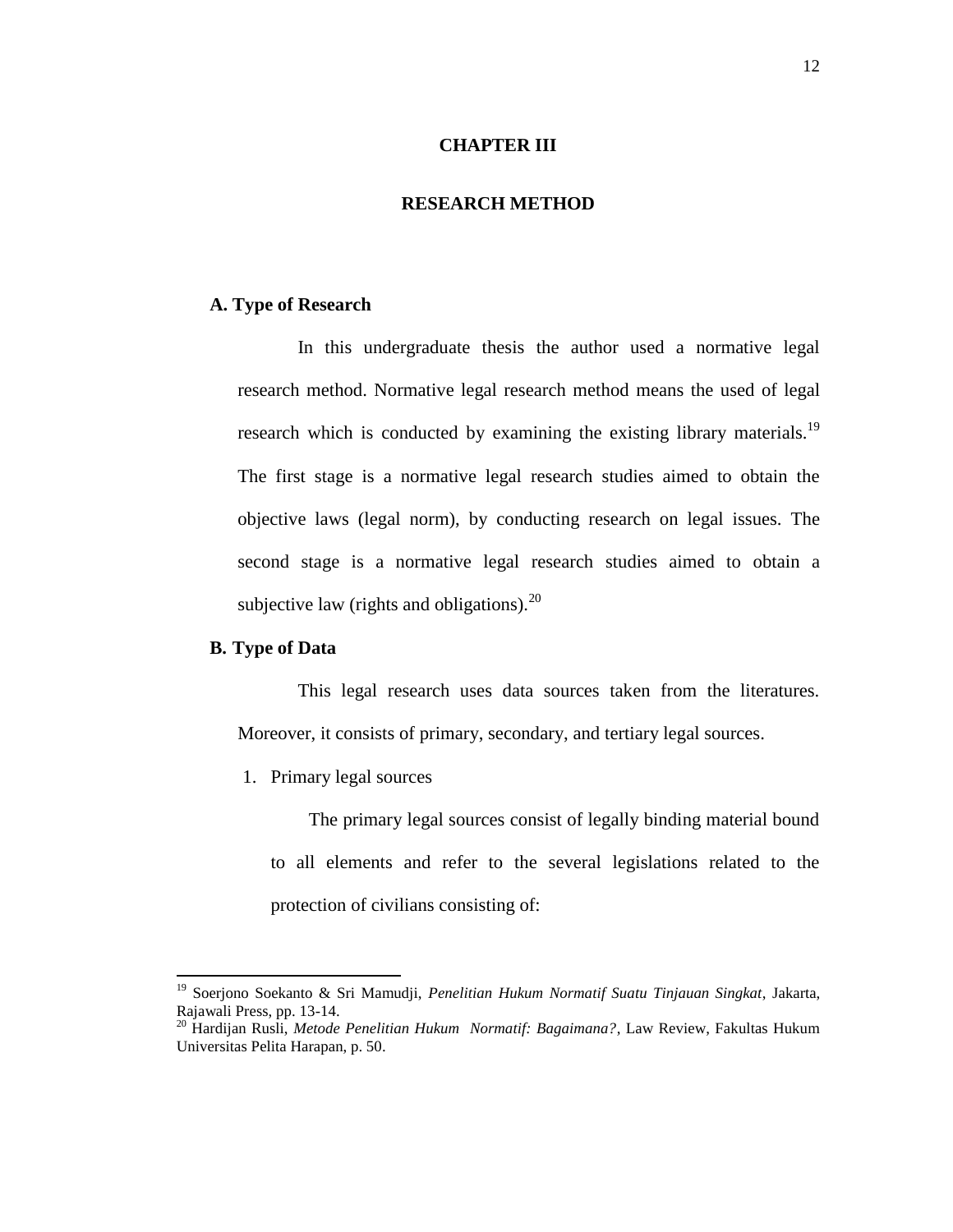- (1) The Fourth Geneva Convention of 1949;
- (2) Additional Protocol II of 1977.
- 2. Secondary legal sources

Secondary material consists of several documents related to the primary legal material such as:

- (1) Books;
- (2) Scientific journals;
- (3) Trusted internet sites;
- (4) Other related documents;
- (5) Other non-legal documents related to this research.
- 3. Tertiary legal material
	- (1) English dictionary;
	- (2) Indonesian dictionary.

## **C. Method of Data Collection**

The author in this research used the method of collecting data by reviewing literature. This research is conducted in library as the main source. Moreover, the researcher collected data or information by reading, analyzing, and trying to make conclusion from conventions, legal journal, law books related to the issue of this research.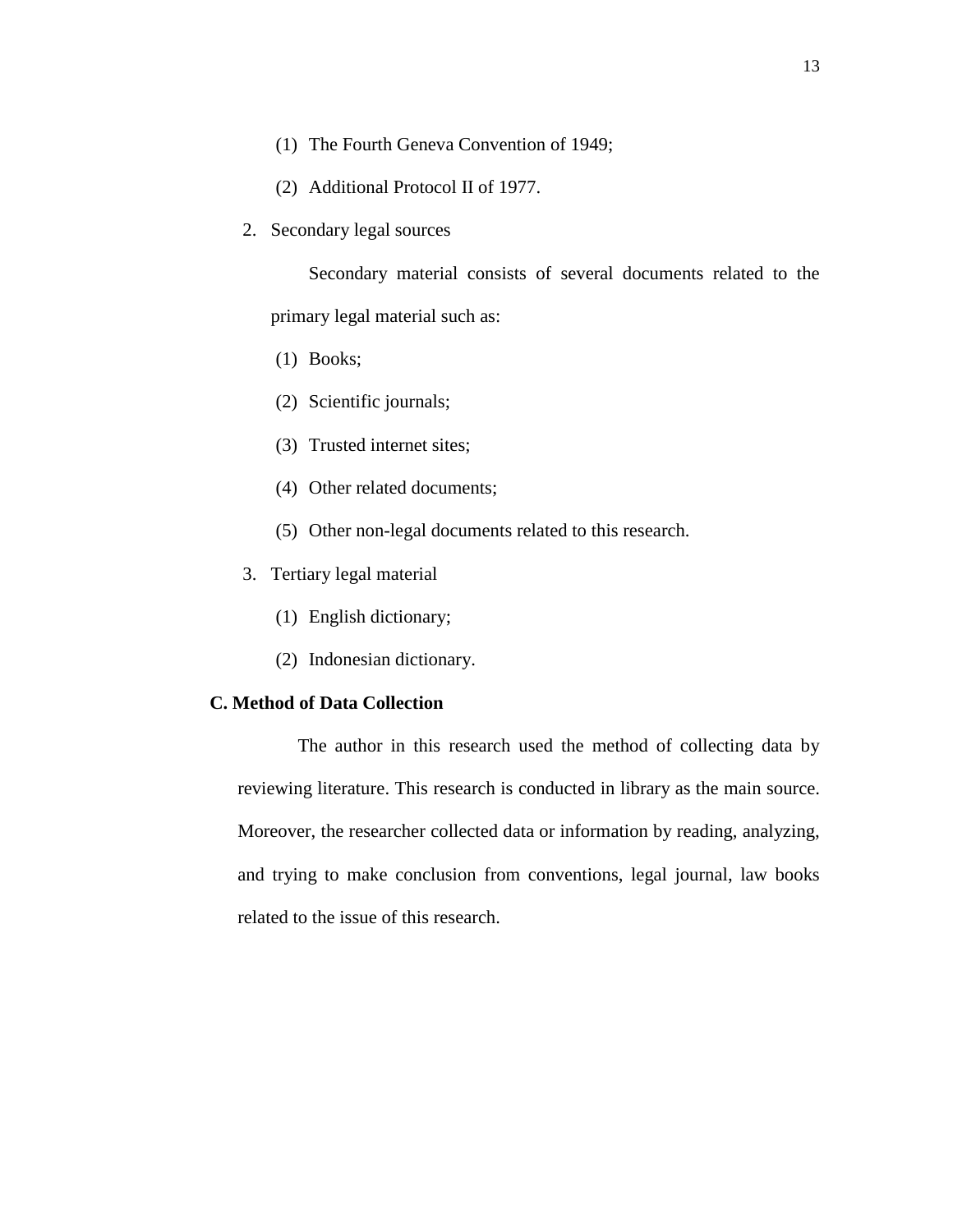#### **D. Data Analysis**

The data will be analyzed systematically through juridical qualitative. The author analyzed the data by using International Law, especially The International Humanitarian Law. It was related to the principle of law, conventions, and other related documents.

### **E. Outline**

# **CHAPTER I: INTRODUCTION**

- A. Background of Research
- B. Research Questions
- C. Objective of Research
- D. Benefits of Research

## **CHAPTER II: LITERATUR RIVIEW**

- A. Protection of Civilian Population
- B. International Armed Conflict (IAC)
- C. Non-International Armed Conflict (NIAC)
- D. International Humanitarian Law (IHL)

## **CHAPTER III: RESEARCH METHOD**

- A. Type of Research
- B. Type of Data
- C. Technique of Collecting Data
- D. Data Analysis